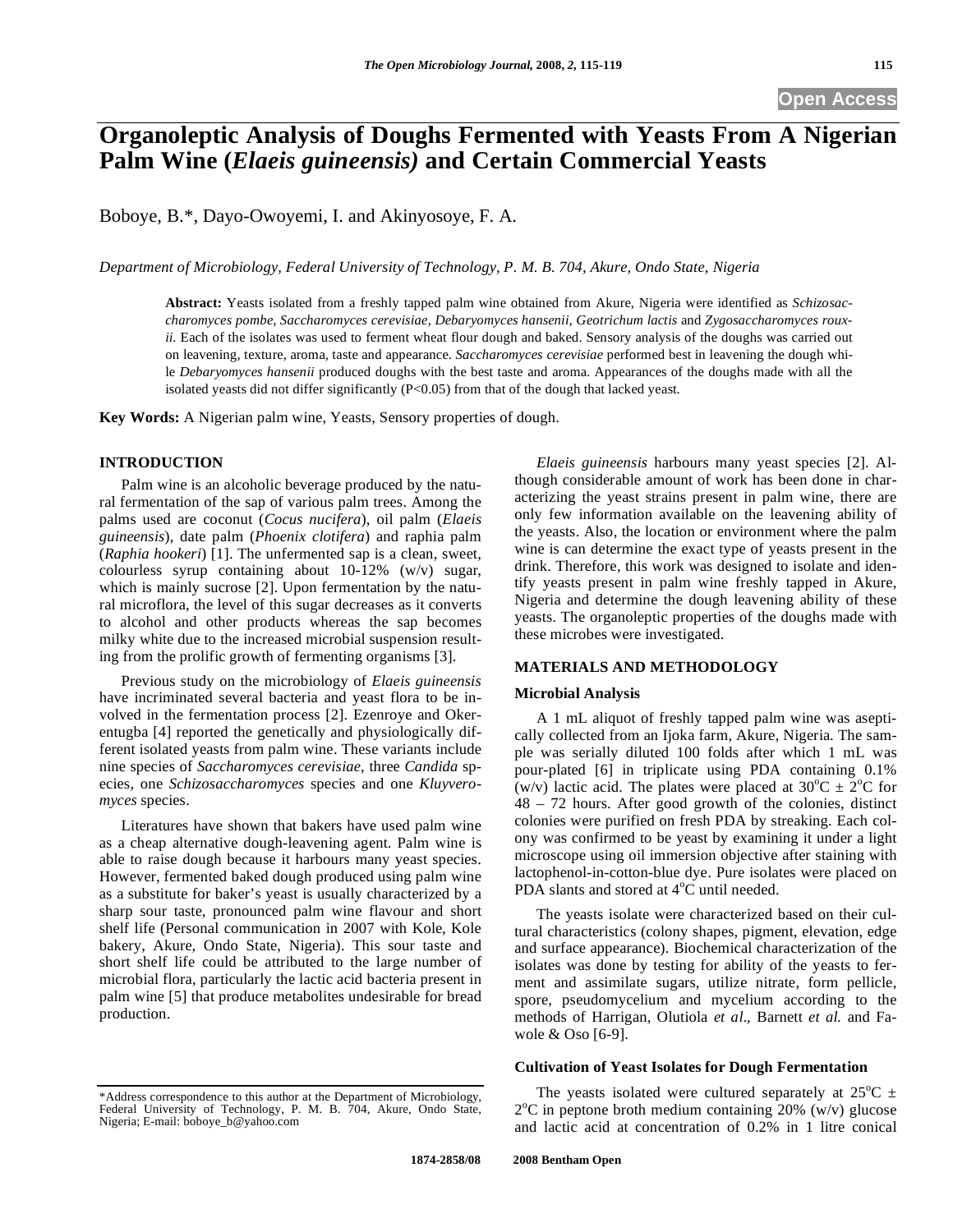flask equipped with air locks. The set-up was agitated continuously for 72 hours in rotary shaker regulated at 150 rpm. After good growth was observed, the biomass concentrate for each yeast species was obtained by centrifuging it in an MSE centrifuge machine at  $12,168 \times 10^3$  g for 10 min. The yeast concentrates were washed sufficiently with sterile distilled water after which they were resuspended in sterile distilled water. The same procedure was applied to the commercial yeasts (Saf-instant and STK Royal) used as controls.

#### **Determination of Fermentative Ability of the Yeasts**

All the yeast isolates were used to ferment dough in order to test their fermentative ability. Samples of dough were prepared as described by Cauvian and Young [10]. Each dough sample contained wheat, flour, salt, water, sugar and fat. All the ingredients were properly mixed. Each yeast isolate (1.41  $x 10<sup>9</sup>$  Cfu/mL) was used to ferment the dough. Baker's yeast (STK Royal and Saf- instant) were used separately as positive control yeasts to ferment the dough. Another set of dough formulation that did not contain any yeast sample was prepared as the negative control. The dough samples were left to ferment at room temperature at  $37^{\circ}C \pm 2^{\circ}C$  for about 1 hour. The doughs were baked in an oven for 1 hr at  $200^{\circ}$ C.

#### **Comparative Analysis of the Baked Dough Samples**

The baked dough samples were subjected to sensory analyses by using panel of 26 enlightened judges to evaluate the following physical parameters namely: leavening, taste, texture, appearance and aroma. Five points grade was used in the analysis starting with Excellent  $=5$ , Very Good  $=4$ , Good  $= 3$ , Satisfactory  $= 2$  and Poor  $= 1$ .

#### **Analysis of Data**

All data obtained from sensory evaluation were subjected to statistical analysis by using Analysis of Variance and DUNCAN Multiple Range Test. Significance of variations in the analyzed data was tested at 95% confidence limit.

## **RESULTS AND DISCUSSION**

Five morphologically different yeast strains namely *Schizosaccharomyces pombe*, *Debaryomyces hansenii*, *Geotrichum lactis*, *Saccharomyces cerevisiae* and *Zygosaccharo-myces rouxii* were obtained from the freshly tapped palm wine (Table **1**). The quantity and complexity of yeasts isolated from the palm wine used in this study is in agreement with the findings of Ezenronye and Okerentugba [4].

The organoleptic properties of doughs fermented with the various yeast isolates are presented in Figs. **1-5**. The figures show that they compared well with doughs produced using commercial yeasts (Saf–instant and STK Royal) in all sensory attributes tested (leavening, texture, aroma, taste and appearance). All the isolates showed fermentative ability as depicted by their leavening activities (Fig. **1**). Mean ratings of the leavening activities of the yeasts range between 2.33 (*Zygosaccharomyces rouxii*) and 2.83 (*Saccharomyces cerevisiae*). This corresponds to good leavening abilities on the sensory scale used at significant level of P<0.05.

The analysis of variance (ANOVA) shows that one of the commercial yeasts (Saf-instant) did not differ significantly from *Schizosaccharomyces cerevisiae* and *Debaryomyces hanseni* (P<0.05) in its leavening performance. The commercial yeasts STK Royal and Saf-instant had mean leavening activities of 2.70 and 2.40 respectively while the negative control (dough which lacked yeast) scored 2.29.

When compared with the negative control, the data showed that the isolated yeasts increased the size of doughs which they fermented considerably. This confirms the basis of using palm wine as a substitute for baker's yeast by some bakers. The result is supported by the abilities of the yeasts to ferment sugars especially glucose and fructose, the break down of which brings about the release of carbon dioxide that causes dough to rise. The highest leavening activity recorded for *S. cerevisiae* indicates that it is the best biological wheat dough leavener obtained in this work because it performed better than the two commercial yeasts used as controls. The result is in agreement with the findings of Somiari and Udoh [12] and Adenaike *et al*. [13] who reported that *Saccharomyces* species isolated from palm wine were found to be the best in leavening wheat dough.

The mean texture ratings obtained for the doughs fermented with the yeast isolates range between 2.84 (*S. cerevisiae*) and 2.14 (*Zygosaccharomyces rouxii*) (Fig. **2**). This score range falls within good on the sensory scale used. The texture score recorded for *S. cerevisiae* followed the same

**Table 1. Morphological and Biochemical Characteristics of the Yeasts Isolated from Palm Wine in Akure, Nigeria** 

| SNo. | <b>MORPHOLOGY</b> |                |              |               |                |                          |                          |           | <b>BIOCHEMICAL PROPERTIES: FERMENTATION/ASSIMILATION</b> |           |           |      |      |      |      |      |               |           |                           |  |
|------|-------------------|----------------|--------------|---------------|----------------|--------------------------|--------------------------|-----------|----------------------------------------------------------|-----------|-----------|------|------|------|------|------|---------------|-----------|---------------------------|--|
|      | <b>Cell Shape</b> | Ascospore      |              | ere           | P <sub>S</sub> | Mv                       | Pe                       | <b>Gl</b> | Ga                                                       | Su        | Fr        | La   | Ma   | Ra   | Ce   | Xv   |               | Mn        | <b>Yeast Identity</b>     |  |
|      |                   | Present/Absent | <b>Shape</b> | கி            |                |                          |                          |           |                                                          |           |           |      |      |      |      |      | Ar            |           |                           |  |
| A    | Cylindrical       | <b>ND</b>      | <b>ND</b>    | $\ddot{}$     | <b>.</b>       | -                        |                          | FA        | - A                                                      | FA        | FA        | $ -$ | - A  | FA   | - A  | - A  | $- -$         | FA        | Schizosaccharomyces pombe |  |
| B    | Oval              | $+$            | Oval         | -44           |                | $\overline{\phantom{a}}$ |                          | FA        | <b>FA</b>                                                | FA        | <b>FA</b> | FA   | - A  | $-A$ | - A  | $ -$ | $ -$          | $-A$      | Debaryomyces hansenii     |  |
| C    | Oval              | $+$            | Oval         | $\mathcal{A}$ | <b>.</b>       |                          |                          | FA        | FA                                                       | - A       | <b>FA</b> | FA   | $-A$ | - A  | - A  | - A  | $-A$          | <b>FA</b> | Geotrichum lactis         |  |
| D    | Oval              | $+$            | Oval         | <b>A</b>      |                | $\overline{\phantom{a}}$ | $\overline{\phantom{a}}$ | FA        | FA                                                       | FA        | <b>FA</b> | $ -$ | FA   | FA   | $ -$ | $ -$ | $ -$          | - A       | Saccharomyces cerevisiae  |  |
| E    | Spherical         | $+$            | Oval         | sk.           |                | -                        | $\overline{\phantom{a}}$ | FA        | FA                                                       | <b>FA</b> | <b>FA</b> | $ -$ | - A  | FA   | $ -$ | $ -$ | $\sim$ $\sim$ | FA        | Zygosaccharomyces rouxii  |  |

Keys: Ps: Pseudomycelium, My: Mycelium, Pe: Pellicle, Gl: Glucose, Ga: Galactose, Su: Sucrose, Fr: Fructose, La: Lactose, Ma: Maltose, Ra: Raffinose, Ce: Cellobiose, Xy: Xylose, **Ar**: Arabinose, **Mn**: Mannose, **+**: Positive or Present, **-**: Negative or Absent, **FA**: Fermentation and Assimilation, **-A**: Assimilation only, **ND**: Not Determined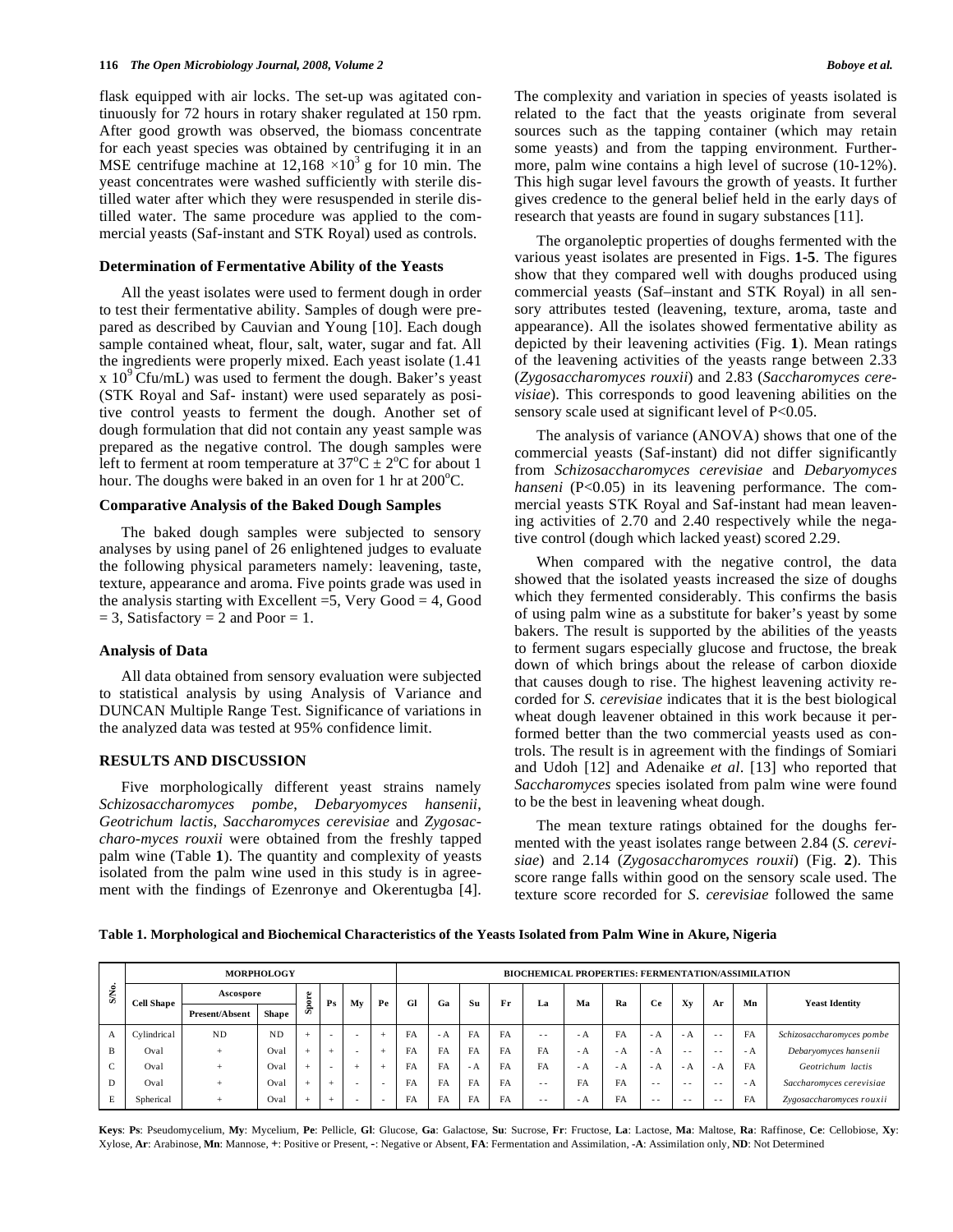

**Fig. (1).** Dough leavening activities of the various yeasts isolated from palm wine.



**Fig. (2).** Texture of baked doughs made with the various yeasts isolated from palm wine.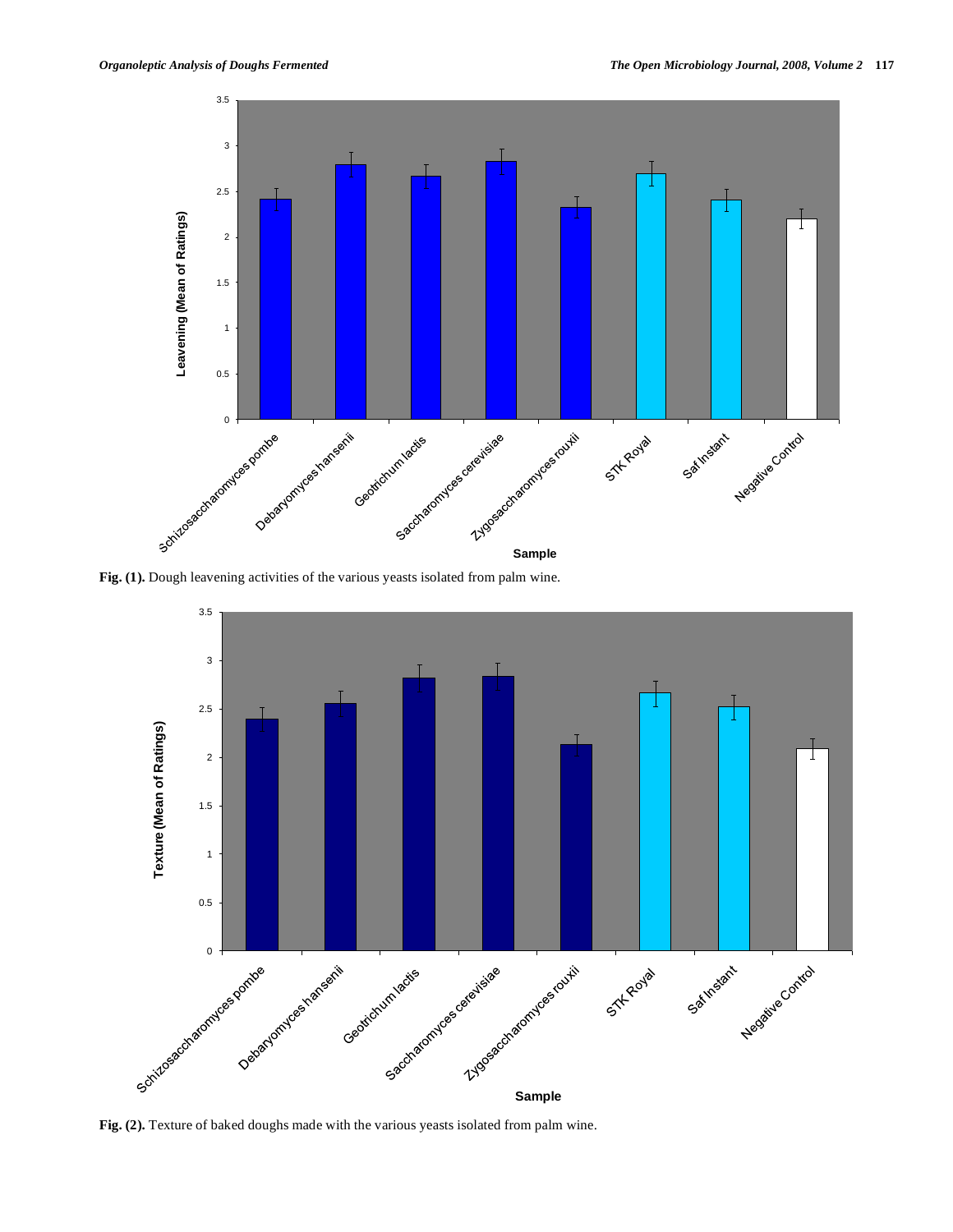trend as its leavening activity since the highest texture score was obtained for it. Olorunfemi and Adetuyi [14] reported a similar finding. *Geotrichum lactis* had the next high score for texture (2.82) followed by *Debaryomyces hansenii* and *Schizosaccharomyces cerevisiae* at 2.56 and 2.40 ratings respectively. Generally, the texture ratings of doughs fermented with these yeasts are at very close range to their leavening activity ratings, thus suggesting that besides causing dough to rise, the yeasts have improved the texture of the doughs they fermented. This confirmed the statement of Corriher [15] that expansion of dough due to the carbon dioxide produced by yeasts leads to a characteristic porosity and texture of fermented baked dough. The low leavening activity and texture ratings of the negative control (dough which lacked yeast) confirms the effect of yeast on the fermented baked doughs.

Doughs fermented with the yeasts showed varying acceptance levels of aroma (Fig. **3**). *Debaryomyces hansenii* produced dough with the best aroma (3.16). This was followed by *Saccharomyces cerevisiae*, *Schizosaccharomyces pombe, Zygosaccharomyces rouxii* and *Geotrichum lactis* with aroma ratings of 2.91, 2.80, 2.67 and 2.65 respectively. All the yeasts produced doughs with aroma ratings comparable with those of the commercial yeasts. The good and very good ratings of aroma indicate that the yeasts were able to produce compounds such as carbonyls, aldehydes and ketones that have imparted appealing flavours into the doughs.

The mean taste and appearance scores obtained for the dough fermented with the isolated yeasts and those of the commercial yeasts as well as the dough which lacked yeast range between 2.87 and 3.32 for taste and 2.76 and 3.17 for appearance (Figs. **4** and **5**). The taste and appearance of the



**Fig. (3).** Aroma of baked doughs made with the various yeasts isolated from palm wine.



**Fig. (4).** Taste of baked doughs made with the various yeasts isolated from palm wine.